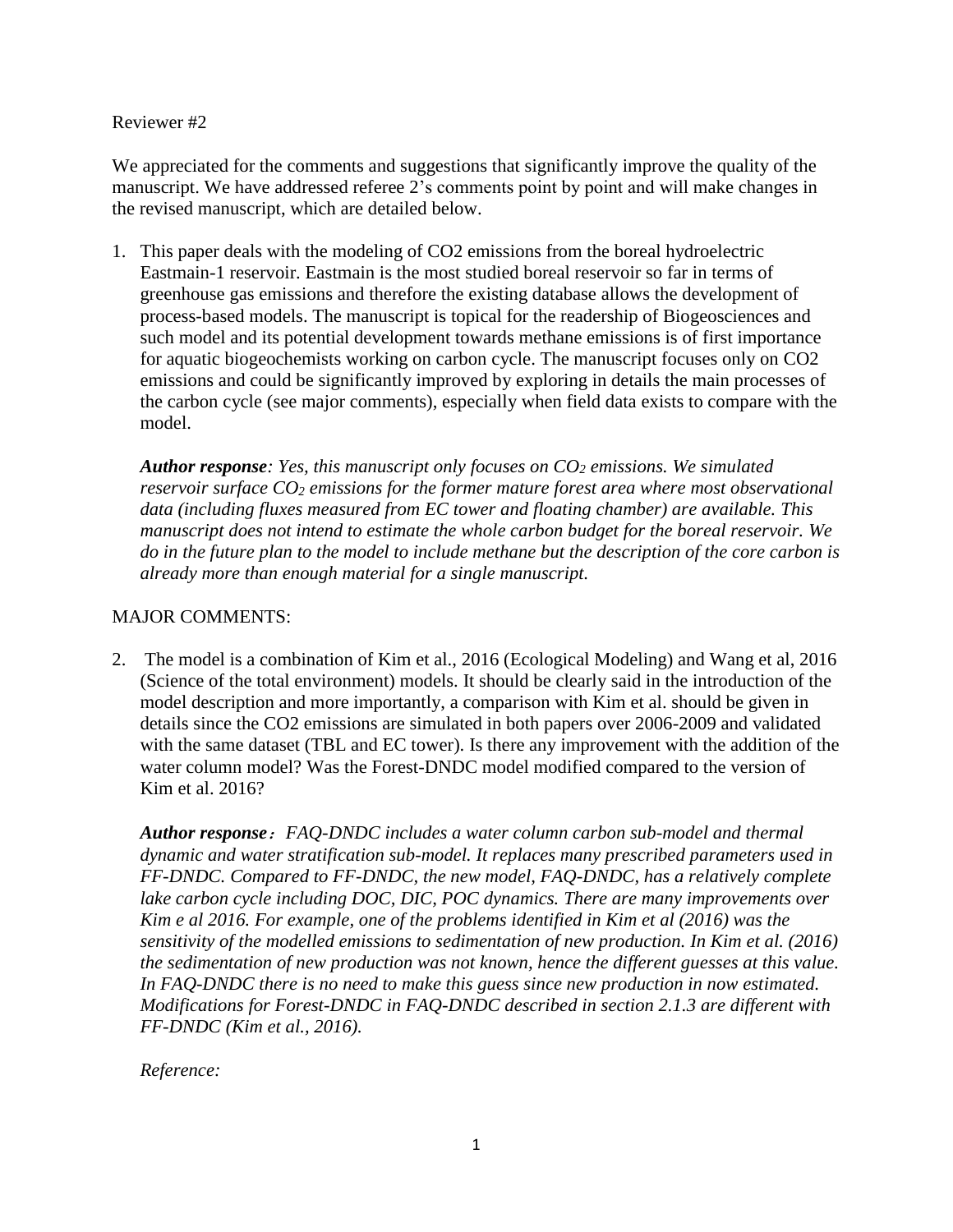- *Kim, Y., Roulet, N. T., Li, C., Frolking, S., Strachan, I. B., Peng, C., Teodoru, C. R., Prairie, Y. T., and Tremblay, A.: Simulating carbon dioxide exchange in boreal ecosystems flooded by reservoirs, Ecol. Model., 2016, 327, 1-17*
- 3. The calculations of pCO2 are simplified and it does not take into account carbonate equilibrium. What is the advantage compare to the classical calculations?

*Author response*:*We used DIC-pH to calculate pCO2. This approach could be more accurate compared to the pH-alkalinity approach, as pCO2 might be overestimated from pH and alkalinity in acidic freshwaters (Abril et al., 2015). In the case of EM-1 the underlying geology is igneous rock so source of carbonate is very low. This would be something that needs to be considered in sedimentary catchments with more buffered systems.*

# *Reference:*

- *Abril G, Bouillon S, Darchambeau F, Teodoru CR, Marwick TR, Tamooh F, et al. Technical Note: Large overestimation of pCO2 calculated from pH and alkalinity in acidic, organic-rich freshwaters. Biogeosci. 2015; 12: 67-78*
- 4. The organization of the section 2 (material and methods) could be improved. It should start with the site description and being followed by a section with a summary of relevant work conducted on this site and used in the publication (in situ measurement and modeling). It is currently spread over the model description, site description, model tests and calibration as list of parameters or values. It would help the reader also to better identify the recent improvement of the model resulting from the addition of the water column. If done, the model description, tests, calibration and validation should be clearer and to the point. The section 2.1.2 is very short and implies to read Wang et al. (2016). A few key equations would be very useful for the reader. The sections 2.3 and 2.4 should be divided in shorter and more focused sections (initial conditions, inputs from watershed, meteorology…).

*Author response*:*Agree. We restructured this section as proposed by the reviewer.* 

5. In the section 2.1.3, the reader expects a content related to the degradation of allochthonous and/or autochthonous organic matter deposited at the bottom of the reservoir whereas it is mostly about the degradation of the flooded organic matter (soil, vegetation: : :). This section should probably be divided in two distinct sections to improve the readability. Some sensitivity analysis should be performed on the amount of the flooded organic matter and on the amount of allochthonous DOC/POC.

*Author response: We do recognize that it is an interesting question about the contribution of allochthonous and autochthonous organic matter to CO<sup>2</sup> emissions in aquatic ecosystems. However, the environmental problem that we are facing is huge amounts of organic carbon (including soils and vegetation biomass) were buried due to the creation of the reservoir. Therefore, this study focuses on when and how this buried carbon emits to the atmosphere. Secondly, we do not distinguish autochthonous organic matter (POC) deposited at the bottom of the reservoir and flooded soil organic matter or sediment organic carbon. Like*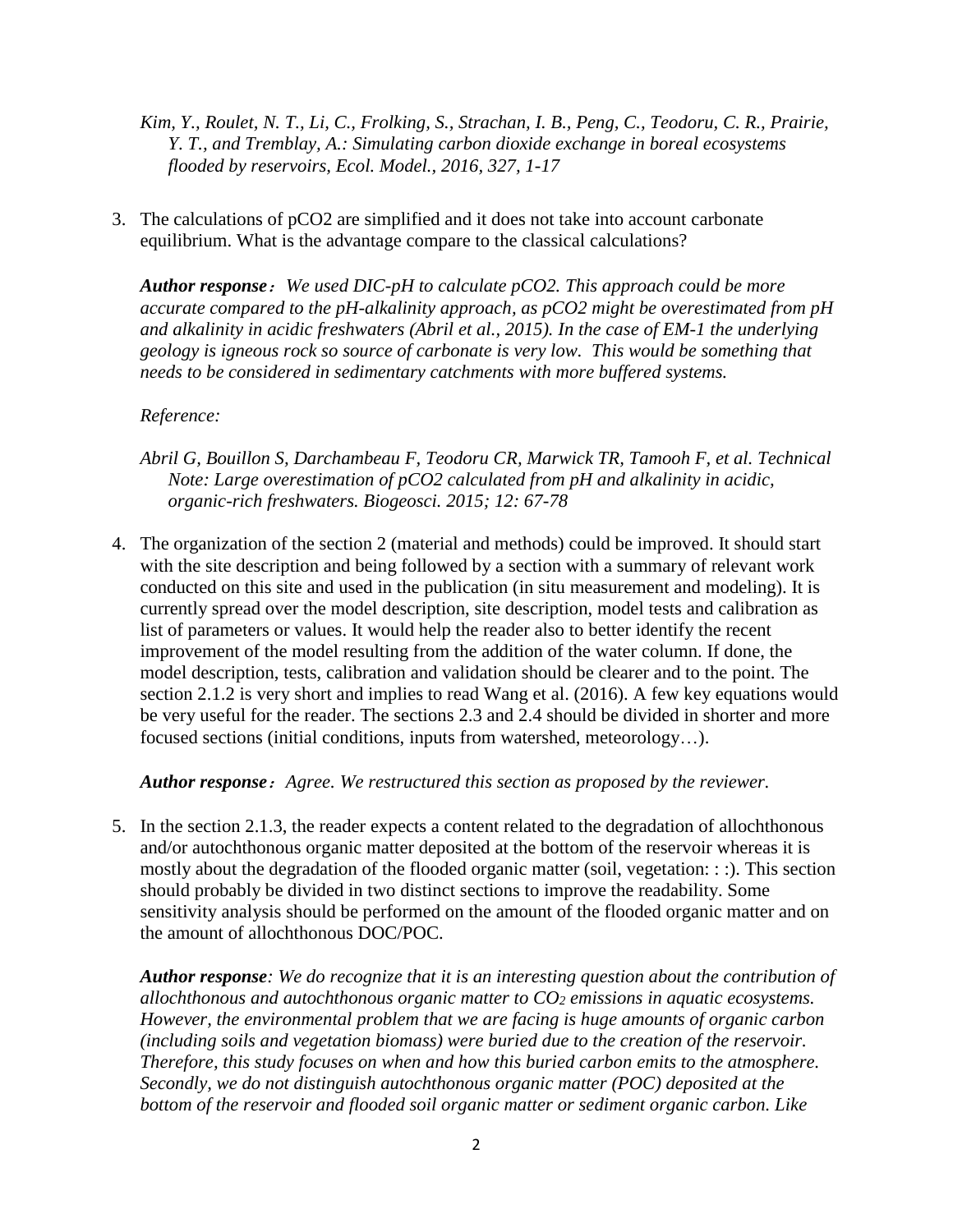*littering in the terrestrial ecosystem, POC deposited to the sediment directly entering into sediment carbon dynamics.*

*The sensitivity analysis on the amount of the flooded organic matter has been done. It is the removal of the fraction of tree biomass that largely affects the amount of flooded organic matter in the site. The amount of allochthonous DOC or POC definitely influence carbon processing in the reservoir. From the simulations that we did, it is a linear response. More DOC input, more CO<sup>2</sup> emissions. When creating a reservoir, it should not influence the water flow and DOC concentration of upstream. To simulate the variance of DOC concentration in the inflow, this requires a landscape hydrological model and a terrestrial ecosystem model with a detailed DOC module. Therefore, the amount of allochthonous carbon input is beyond the scope of our study.* 

6. -The model is a 1-DV model and no vertical profile of modeled variables is shown. Such typical figures are missing to evaluate if how processes are well reproduced by the model or if the model gives "only" a good average value for the "bulk" water column. It would be nice to see data from Teodoru et al (2011) (pelagic and benthic respiration, primary production, benthic respiration) and Demarty et al (2011) (vertical profiles) for instance being used for comparison with the model.

*Author response: Indeed, this is a 1-D model that typically simulate mean conditions like mean water depth and mean amount of flooded soil organic matter. Due to its 1-D limitation, it is not realistic to compare the modeled results (mean depth ranging 5 to 11 m) to the measurements (the vertical profile ranging up to 30m, as shown in Demarty et al., 2011). Because of the spatial heterogeneity of CO2 fluxes in terms of pre-flooded landscape (Teodoru et al., 2011), we actually do not have enough profile data for the pre-forested site.* 

*Primary production and benthic respiration were empirically estimated rather than measured in the previous studies (Teodoru et al., 2011). We prefer not to compare models to models.* 

## *Reference:*

- *Demarty M, Bastien J, Tremblay A. Annual follow-up of gross diffusive carbon dioxide and methane emissions from a boreal reservoir and two nearby lakes in Quebec, Canada. Biogeosci. 2011; 8: 41-53.*
- *Teodoru CR, Prairie YT, del Giorgio PA. Spatial heterogeneity of surface CO2 fluxes in a newly created Eastmain-1 reservoir in northern Québec, Canada. Ecosystems 2011; 14: 28-46.*
- 7. -I would recommended to put the monitoring of the pCO2 in the generation station (supplemental) in the main document since it is the best way to have the average concentration over the whole water column. It also offers the possibility of computing downstream emission.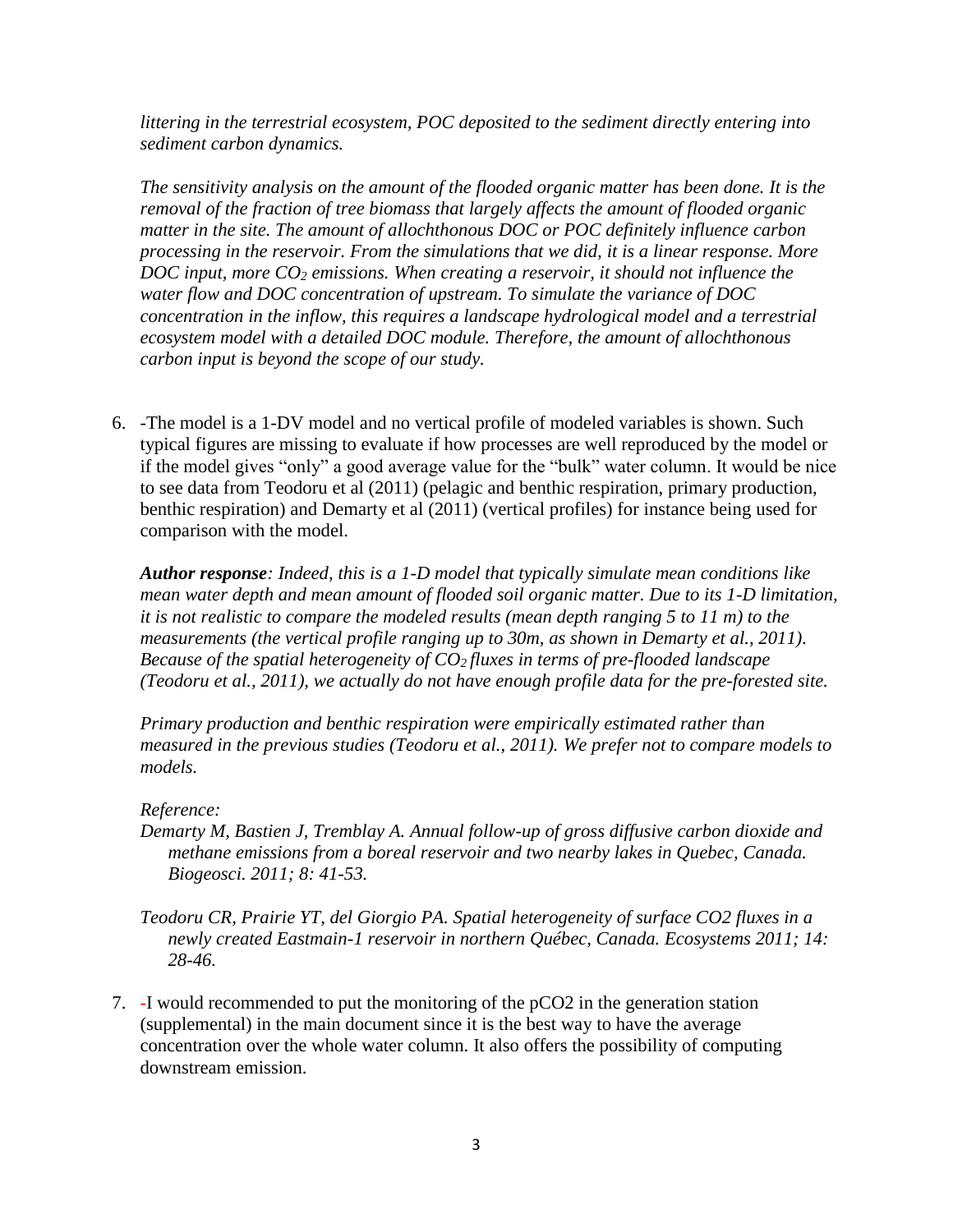*Author response: Did as suggested and necessary explanation on the discrepancy has been added in the text. Reviewer 3 has the similar comment (R3C18).* 

*In this study, we tested the model performance for the reservoir eddy covariance tower site where mature forests dominated prior to the flooding. Spatial heterogeneity in surface CO<sup>2</sup> fluxes that was linked to the pre-flood landscape types has been reported for the Eastmain-1 reservoir (Teodoru et al., 2011). Thus, the simulated mean water pCO<sup>2</sup> has a systematic offset compared to the measured pCO<sup>2</sup> in the generation station – i.e. they represent different water.*

# *Reference:*

- *Teodoru CR, Prairie YT, del Giorgio PA. Spatial heterogeneity of surface CO2 fluxes in a newly created Eastmain-1 reservoir in northern Québec, Canada. Ecosystems 2011; 14: 28-46.*
- 8. -A discussion about the pool of carbon fueling emissions would be very interesting: What are the relative contributions of the pelagic respiration, the autochthonous and allochthonous organic matter and the flooded organic matter to the CO2 emissions? Those elements could reinforce the section 4.1 where all sources are listed but no information is given about the main source for the first years and after a few decades.

*Author response: It would be very interesting to investigating their contributions to CO<sup>2</sup> emissions. However, this study aims to investigating the flooding effects on post-flooded reservoir surface CO<sup>2</sup> emissions. The model calculates the carbon fluxes across the sediment–water interface, which contributes to CO<sup>2</sup> emissions by direct DIC fluxes and indirect DOC fluxes.* 

*Unfortunately, the model does not separate the autochthonous and allochthonoud sources of CO<sup>2</sup> in the water column, as each modeled water layer has one pool for DIC and DOC, respectively.*

*We also think that the Figure 5 could show the relative contribution of sediment carbon sources (including flooded terrestrial organic carbon and settled organic carbon from the water column) to total CO<sup>2</sup> emissions over time.* 

9. -the section 4.2 is basically about the sensitivity of the model to temperature change on CO2 emissions. I would be very informative to provide illustrations of temperature change on both the physics (vertical stratification, duration of ice cover: : :) and on biogeochemical processes (respiration, PP in the water column, CO2 production in the soils and overlying sediments: : :). Currently, this section does not provide any quantitative.

*Author response: The sensitivity analyses has been done for two parameters (Rw and fo2) and two climate variables (air temperature and wind speed). We have listed the reason why we chose these four parameters in revised section 2.4. Please also see our response to R1 C3 and R3C4 (R: Reviewer, C: Comment).*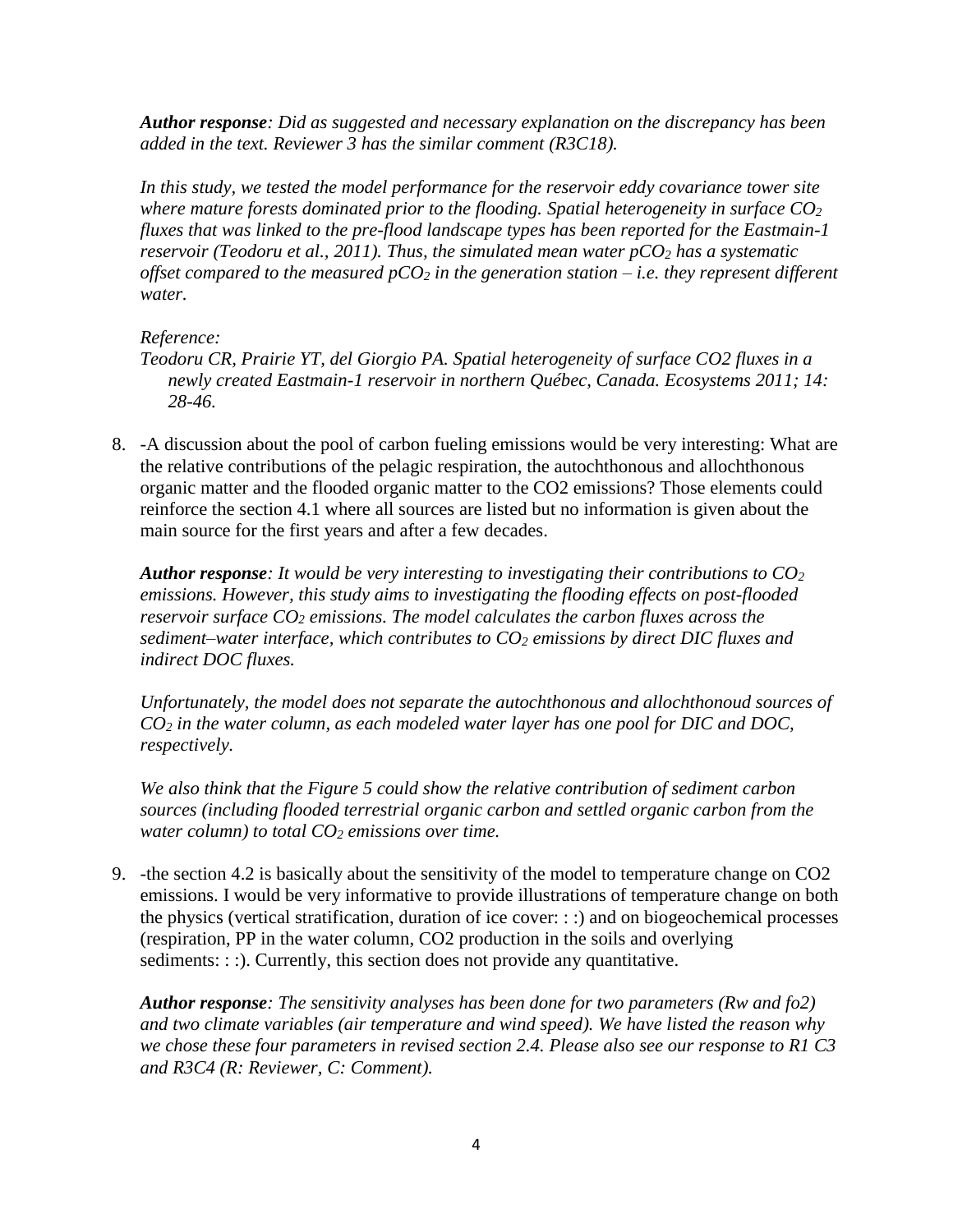*The effects of air temperature and wind speed on thermal dynamics (like vertical temperature, duration of ice cover) have been reported by Wang et al., 2016. Because of the scope (the effects of flooding on reservoir CO<sup>2</sup> emissions) of this study, the sensitivity analysis focuses on CO<sup>2</sup> emissions and fluxes across sediment–water interface (Figure 5). Since we do not have direct measurements in PP, respiration, CO<sup>2</sup> production in the sediment, we feel it's not suitable for such an analysis.*

#### *Reference:*

*Wang W, Roulet NT, Strachan IB, Tremblay A. Modeling surface energy fluxes and thermal dynamics of a seasonally ice-covered hydroelectric reservoir. Sci. Total Environ.550: 793-805, 2016.*

#### Detailed comments

10. P1L24: ""engineering" reservoir lifetime (100 years)" could be replace vy the widely-used life-time analysis

*Author response: Did as suggested.* 

11. P1-L27: oxygen effects?

*Author response: We rephrased the phrase. The term of "partitioning coefficient of decomposition production" was used in the revised manuscript.* 

12. -P2-L9-10: Many papers by JJ Cole, Carpenter and their teams or the synthesis by Duarte and Prairie (2005) would be more relevant for the prevalence of heterotrophy in aquatic ecosystems.

*Author response: Did as suggested.*

13. -P2-L11 " water-saturated sediments where the organic matters (e.g., plant biomass, litter, and soil organic matter)": Sediments are different from the flooded organic matter.

*Author response: We assumed that soils directly became "sediments" once the flooding events occurred.*

14. -P3L14: what are those "minimum inputs" compare to the listed "sophisticated" models?This should be discussed later on in the manuscript.

*Author response: We now list the difference in inputs in the text.* 

15. -P3-L23-26: "Based on limited empirical data, we test the hypothesis that the boreal reservoir will be a net source of CO2 to the 25 atmosphere. We further hypothesize that the exchanges will be the largest in the first one to two decades and will then show little secular change thereafterâ˘Aˇ Ti.e. year-to-year variability around a fairly constant mean" The Eastmain database is not a limited database: 6 years of EC, several field campaigns with floating chamber, DOC, pCO2, respiration, Chloa to cite a few: : : And the two hypotheses here are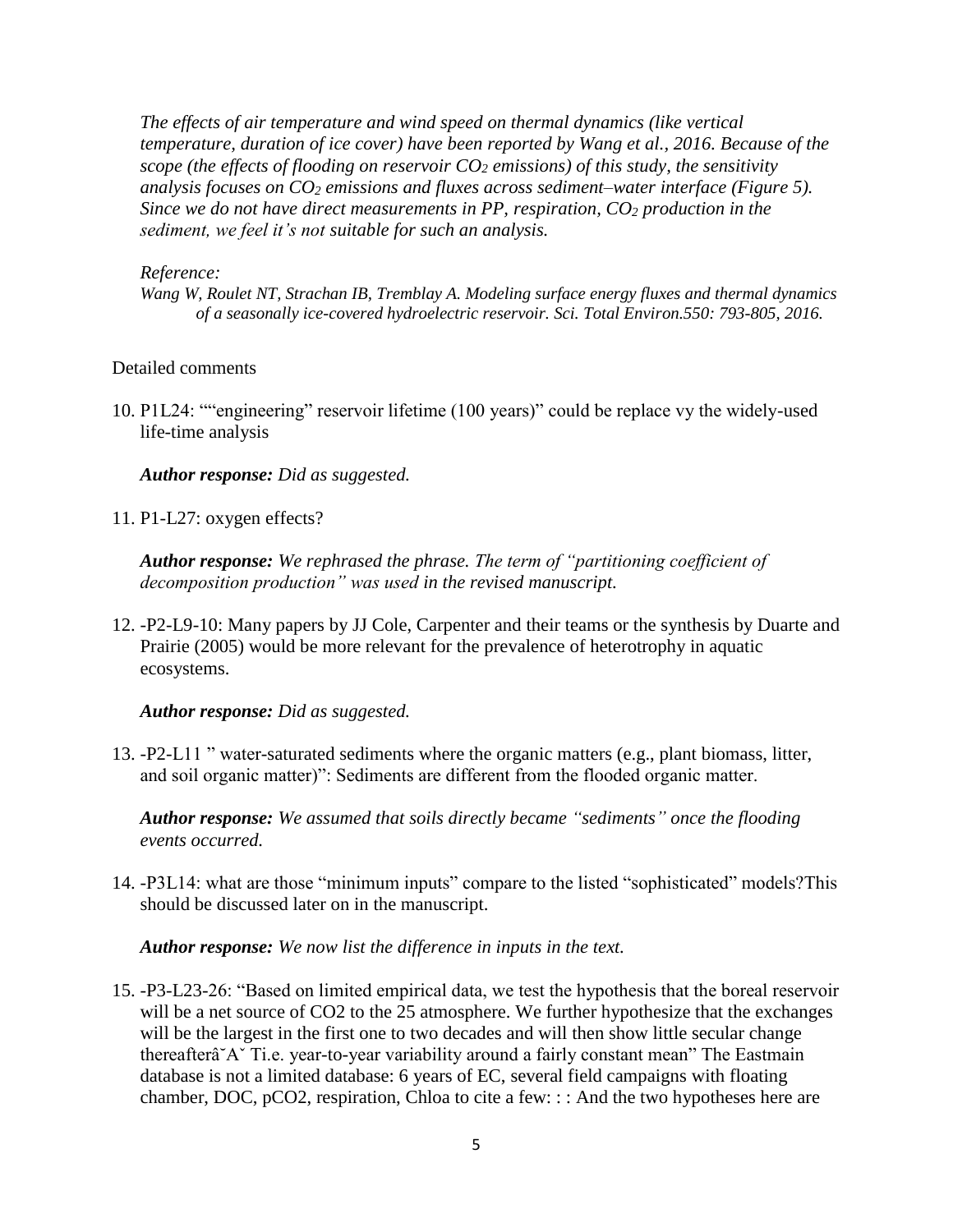not hypothesis since those results are well know (Teodoru et al., 2012). The challenge was rather to check if a simple model is able to reproduce the emissions.

*Author response: While the EM-1 data is quite extensive for a boreal reservoir it is a fairly inadequate data set to evaluate a model or reservoir emissions when the lifetime of a reservoir is considered. Further the observational data does not account for the spatial and temporal scales involved EC data provides a high temporal resolution carbon flux data over several m<sup>2</sup> of a 600 km<sup>2</sup> reservoir, while field campaigns with floating chambers can only provide sporadic information on a very small footprint. So while the observations are probably the most for any boreal reservoir the uncertainties in observation to model comparison are large.* 

*The reason why we developed the process-based model is not only to check if a relatively simple model is able to reproduce the emissions but also to enhance our understanding on mechanisms. Although empirical studies (Teodoru et al., 2012) examined similar hypotheses, they lack the ability to examine process level explanations. What we use a process-based model to simulate the carbon cycle change in response to flooding and environmental inputs over 100 years. We got different results and made different conclusions than the empirical studies, hence e think the hypotheses are reasonable. FAQ-DNDC is a structured hypothesis of how we think, based on the literature, a reservoir's C cycles operates.* 

# *Reference:*

- *Teodoru, C. R., Bastien, J., Bonneville, M.-C., del Giorgio, P. A., Demarty, M., Garneau, M., Hélie, J.-F., Pelletier, L., Prairie, Y. T., Roulet, N. T., Strachan, I. B., and Tremblay, A.: The net carbon footprint of a newly created boreal hydroelectric reservoir, Global Biogeochem. Cycles, 26, GB2016, 10.1029/2011GB004187, 2012.*
- 16. -P4-L21: Is the sentence a title for a section?

*Author response: We re-wrote the sentence.* 

17. -Page 10 Line 20-23: There is no explanation about the tree removal. Was it really done before flooding? If yes, this should be in the site description. Is it a theoretical hypothesis for the evaluation of the role of tree trunk organic matter on emissions and the evaluation of mitigation options?

*Author response: We added the information about the tree removal in the site description. Some trees were removed in the first winter after the inundation by controlling icepack elevation through dam operations. We think that clear-cutting before flooding would help mitigating CO<sup>2</sup> emissions.* 

18. -P11-L18: what does dr stands for?

*Author response: dr is the revised Willmott index. We added the notation when it firstly appears. This was also addressed in response to reviewer 1.*